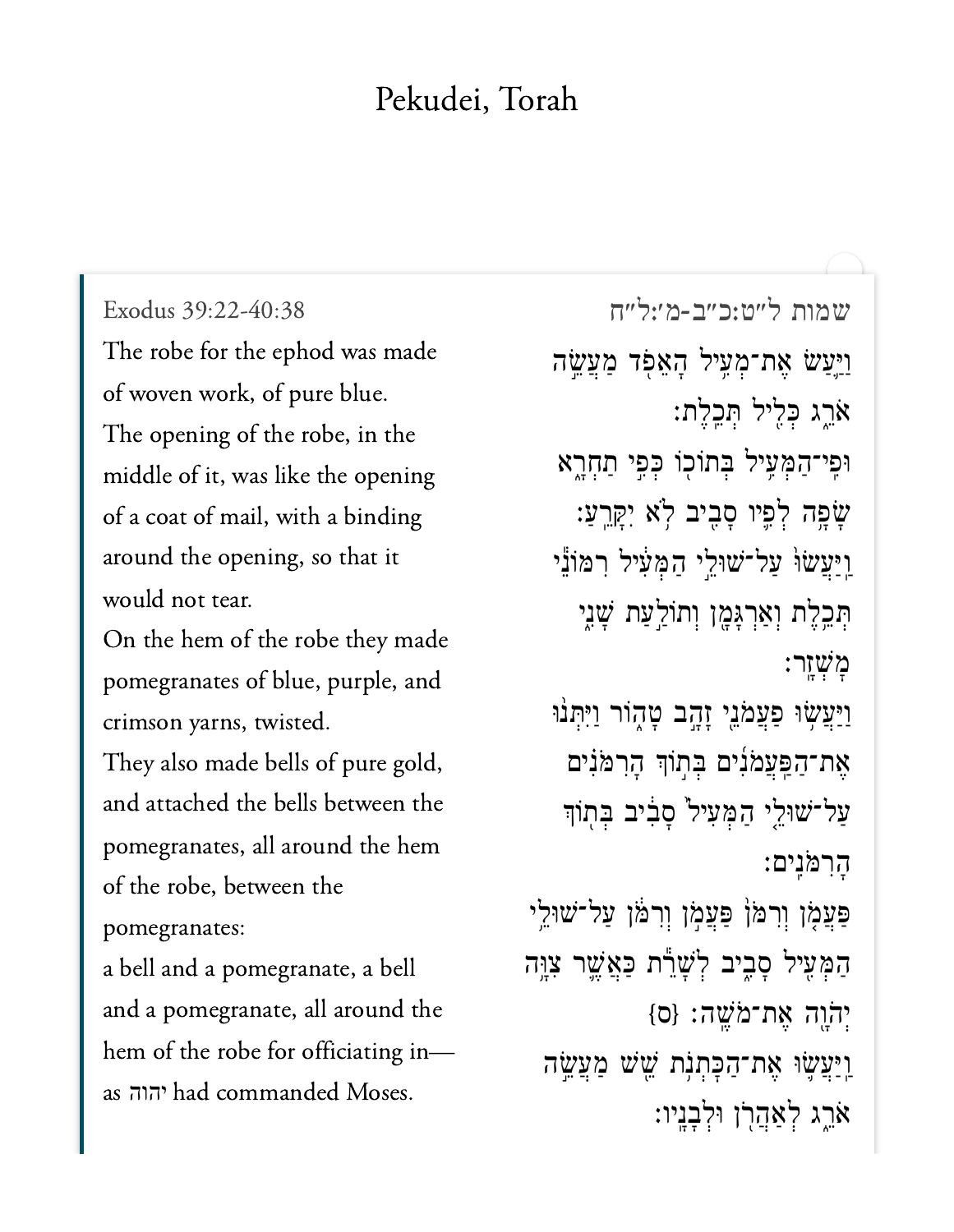They made the tunics of fine linen, of woven work, for Aaron and his  $\mathcal{A}$ 

and the headdress of fine linen, and the decorated turbans of fine  $f(x) = \frac{1}{1} \int_0^1 f(x) dx$ fine twisted linen; and sashes of fine twisted linen, blue, purple, and crimson yarns, commanded Moses.יהוה commanded Moses.

They made the frontlet for the holy diadem of pure gold, and incised upon it<br>"הוה to ...  $T$  at tax cord of blue  $\frac{1}{2}$  cord of blue  $\frac{1}{2}$  cord of blue  $\frac{1}{2}$  cord of blue  $\frac{1}{2}$  cord of blue  $\frac{1}{2}$  cord of blue  $\frac{1}{2}$  cord of blue  $\frac{1}{2}$  cord of blue  $\frac{1}{2}$  cord of blue  $\frac{1}{2}$  cor

They attached to it a cord of blue to fix it upon the headdress above יהוה had commanded Moses.  $\frac{1}{\sqrt{1-\frac{1}{\sqrt{1-\frac{1}{\sqrt{1-\frac{1}{\sqrt{1-\frac{1}{\sqrt{1-\frac{1}{\sqrt{1-\frac{1}{\sqrt{1-\frac{1}{\sqrt{1-\frac{1}{\sqrt{1-\frac{1}{\sqrt{1-\frac{1}{\sqrt{1-\frac{1}{\sqrt{1-\frac{1}{\sqrt{1-\frac{1}{\sqrt{1-\frac{1}{\sqrt{1-\frac{1}{\sqrt{1-\frac{1}{\sqrt{1-\frac{1}{\sqrt{1-\frac{1}{\sqrt{1-\frac{1}{\sqrt{1-\frac{1}{\sqrt{1-\frac{1}{\sqrt{1-\frac{1}{\sqrt{1-\frac{1}{\sqrt{1-\frac{1$ Thus was completed all the work Meeting. The Israelites did so; just $\overline{M}$  community  $\overline{M}$  is the Moses social community  $\overline{M}$  is the Moses social community  $\overline{M}$  is the Moses social community  $\overline{M}$  is the Moses social community  $\overline{M}$  is the Moses social community  $\overline{M}$  $\frac{1}{\sqrt{1-\frac{1}{\sqrt{1-\frac{1}{\sqrt{1-\frac{1}{\sqrt{1-\frac{1}{\sqrt{1-\frac{1}{\sqrt{1-\frac{1}{\sqrt{1-\frac{1}{\sqrt{1-\frac{1}{\sqrt{1-\frac{1}{\sqrt{1-\frac{1}{\sqrt{1-\frac{1}{\sqrt{1-\frac{1}{\sqrt{1-\frac{1}{\sqrt{1-\frac{1}{\sqrt{1-\frac{1}{\sqrt{1-\frac{1}{\sqrt{1-\frac{1}{\sqrt{1-\frac{1}{\sqrt{1-\frac{1}{\sqrt{1-\frac{1}{\sqrt{1-\frac{1}{\sqrt{1-\frac{1}{\sqrt{1-\frac{1}{\sqrt{1-\frac{1$ יהוה  $T = \frac{1}{2}$  the Tabernacle theory brought the Tabernacle theory brought the Tabernacle theory brought the Tabernacle theory brought the Tabernacle theory brought the Tabernacle theory brought the Tabernacle theory brought

Then they brought the Tabernacle to Moses, with the Tent and all its

וְאֵת הַמְּצָנֵפֶת *ְּשֵׁ*יֹשׁ וְאֵת־פַּאֲרֵי ַהִּמְגָּבֹ֖עת ֵׁ֑שׁש ְוֶאת־ִמְכְנֵ֥סי ַהָּ֖בד ֵׁ֥שׁש ׇמְׁשָֽזר׃ וְאֶת־הָאֲבְנֵט שֵׁשׁ מְּשָׁזָר וּתְכֵלֶת וְאַרִגָּמֶן וְתוֹלֵעַת שָׁנֵי מַעֲשֶׂה רֹ<u>ק</u>ָם  $\{$ כַּאֲשֱר צְוָּה יְהֹוֶה אֶת־מֹּשֱה: {ס ַוְיַּעֲשֶׂוּ אֵת־צִיץ ְיֵזר־הַקְדֵשׁ זָהֶב ָטְהָוֹר וַיִּכְתְּבִוּ עָלָיו מְכָתַּב פִּתוּחֵי חוֹתם קַדָּשׁ לַיהוַה: וַיִּתְּנִוּ עֲלֵיוֹ פְּחֵיל תְּבֶ֫לֶת לַחֵת ַעל־ַהִּמְצֶ֖נֶפת ִמְלָ֑מְעָלה ַּכֲאֶׁ֛שר  ${z}$ וָּה יְהֹוֶה אֲת־מֹּשֵׁה: {ס וַתֵּכִל כָּל־עֲבֹדַּת מְשִׁכֵּן אָהֵל מוֹעֵד ַוְיַּעֲשׂוֹ בְּנֵי יִשְׂרָאֵל כְּכֹל אֲשֶׁר צְוָה  ${}_{1}$ יְהֹוֵה אֶת־מֹּשֶׁה כֵּוְ עַשְׂוּ: {פ וַיָּבִיאוּ אֱת־הַמְּשָׁכַן אֱל־מֹשֶׁה ְאֶת־הָאָהֶל וְאֱת־כָּל־כֶּלֵיוּ קְרַסֵיו ְקָרָׁ֔שיו ְּבִריָ֖חו ְוַעֻּמָ֥דיו ַוֲאָדָֽניו׃ וְאֶת־מְכְםֶۢה עֹוֹרָת הֲאֵילִם הַמְאָדָּמִים וְאֶת־מְכְסֵה עֹרִת ַהְתִּחָשִׁ֣יִּם וְאֵֽת פָּרְכֶת הַמָּסֶֽךָ׃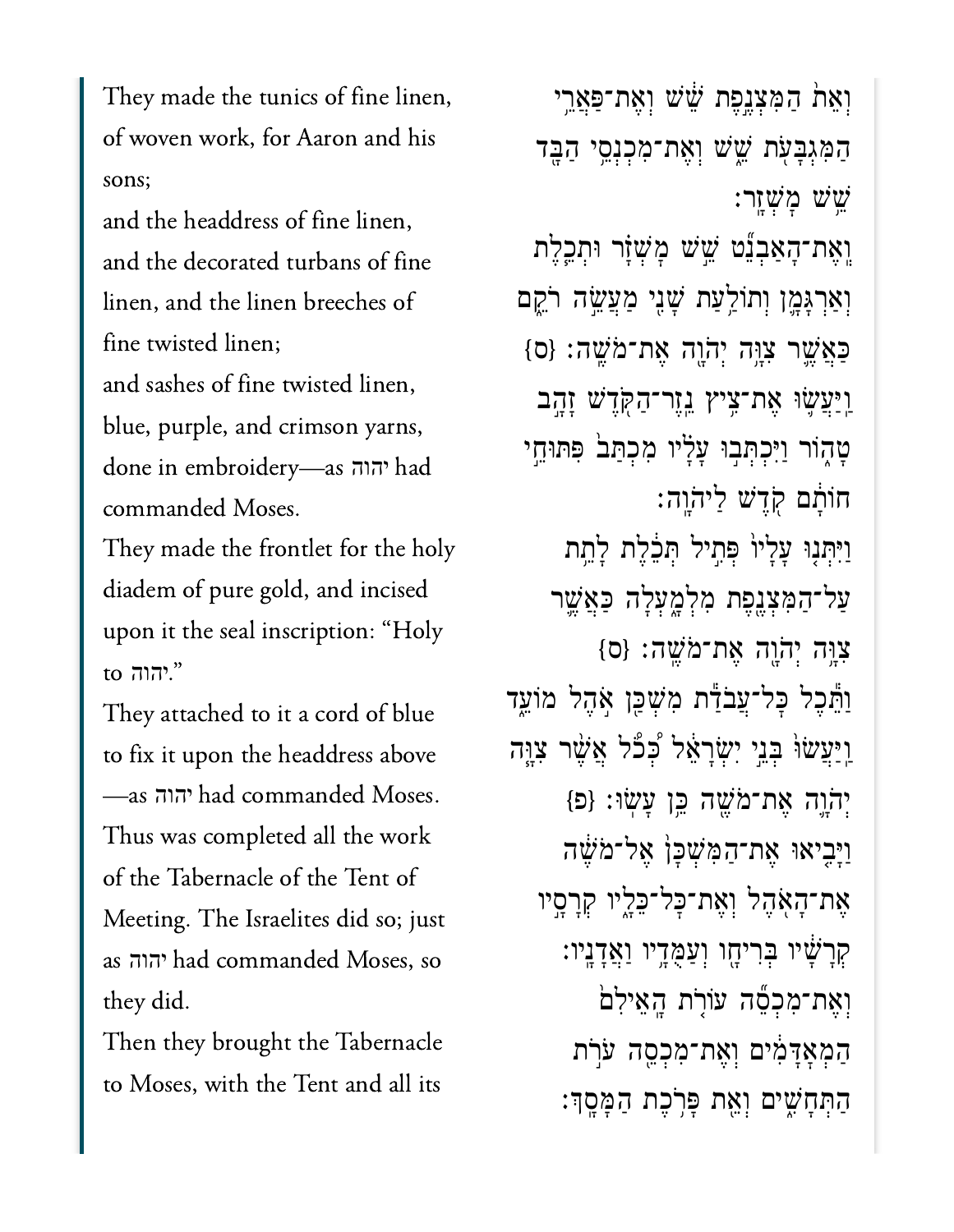furnishings: its clasps, its planks, its bars, its posts, and its sockets; the covering of tanned ram skins, the covering of dolphin skins, and the curtain for the screen; the Ark of the Pact and its poles, and the cover; the table and all its utensils, and the bread of display; the pure lampstand, its lamps lamps in due order-and all its fittings, and the oil for lighting; the altar of gold, the oil for anointing, the aromatic incense,  $\begin{array}{c} \hline \end{array}$  $t \sim T$ the copper altar with its copper grating, its poles and all its utensils, and the laver and its stand; the hangings of the enclosure, its  $\begin{array}{ccc} 0 & 0 \\ 1 & 1 \end{array}$ the gate of the enclosure, its cords and its pegs-all the furnishings for the service of the Tabernacle, the Tent of Meeting;

אֶת־אֲרֹוֹן הַעֲדֶת וְאֶת־בַּדֵּיו וְאֵת ַהַּכֹּֽפֶרת׃ אֵת־הַשָּׁלְחָן אֶת־כָּל־כֵּלְ<sup>י</sup>ו וְאֵת ֶ֥לֶחם ַהָּפִֽנים׃ אֵת־הַמְּנֹרָה הַטְּהֹרָה אֶת־נֵרֹתֶ<mark>ֽ</mark>יהָ ֵנֹ֛רת ַהַּֽמֲעָרָ֖כה ְוֶאת־ׇּכל־ֵּכֶ֑ליָה ְוֵ֖את ַּישֵמֶן הַמַּאוֹר: וְאֵת מִזְבַּח הַיָּהָב וְאֵת שֵׁמֵן הַמִּשְׁחָה וְאֵת קְטָרֶת הַסַּמֵּים וְאֵת ָמַ֖סְך ֶּ֥פַתח ָהֹֽאֶהל׃ ֵ֣את **׀** ִמְזַּ֣בח ַהְּנֹ֗חֶׁשת ְוֶאת־ִמְכַּ֤בר הַנְּחֹשֵׁת אֲשֶׁר־לֹוֹ אֱת־בַּדִּיו ּוְאֶת־כָּל־כֵּלֵיו אֶת־הַכִּיּֽר וְאֵת־כַּנְּוֹ: ֵא֩ת ַקְלֵ֨עי ֶהָחֵ֜צר ֶאת־ַעֻּמֶ֣דיָה וְאֶת־אֲדָנִיהָ וְאֶת־הַמָּסָךְ לְשֵׁעַר ֶֽהָחֵ֔צר ֶאת־ֵמיָתָ֖ריו ִויֵתֹדֶ֑תיָה ְוֵ֗את ֿכַּל־כִּלֵי עֲבֹדֵת הַמְּשָׁכֶּן לְאָהֶל מֹוֵֽעד׃ אֶת־בִּגְדֵי הַשָּׂרֵד לְשָׁרֵת בַּקְ*רֵ*ּשׁ ָאֶת־בִּגְדֵי הַקְּדֵשׁ לְאֲהָרֹן הַכֹּהֵ֫ן ְוֶאת־ִּבְגֵ֥די ָבָ֖ניו ְלַכֵֽהן׃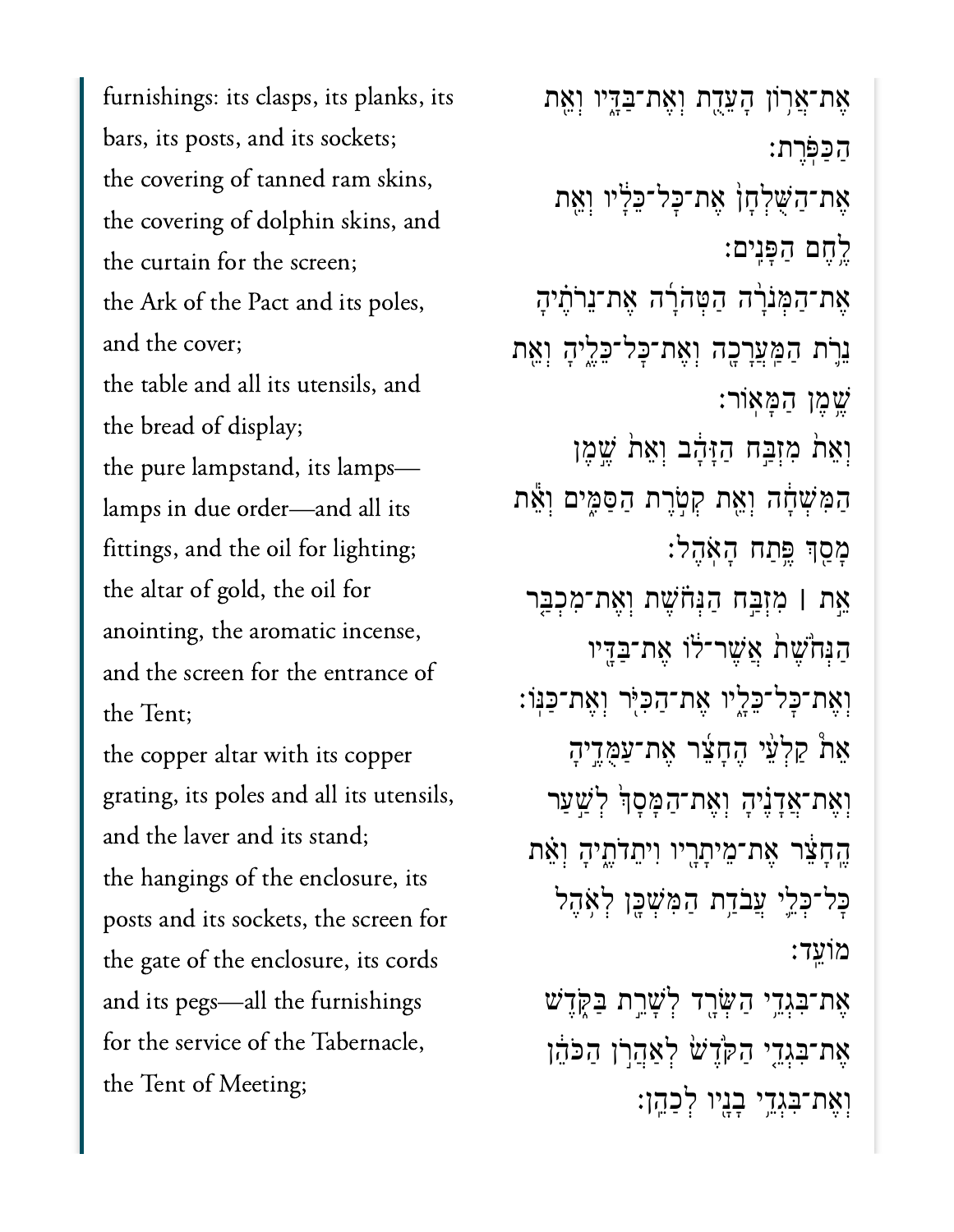the service vestments for officiating in the sanctuary, the sacral vestments of Aaron the priest, and the vestments of his sons for priestly service. moses, so the Israelius had done the Israelius had done the Israelius had done the Israelius had done the Israelius<br>In 1980, so the Israelius had done the Israelius had done the Israelius had done the Israelius had done th יהוה Moses, so the Israelites had done all the work. And when Moses saw that they had  $\begin{array}{cccc} \sim & 1 & 11 & 1 & 1 & \ldots \end{array}$ יהוה had commanded, so they had done יהוה spoke to Moses, saying: -Moses blessed them.  $\Delta$  the first day of the first month  $\Delta$  first month  $\Delta$  first month. On the first day of the first month the Tent of Meeting. The  $\frac{1}{\sqrt{2}}$ the Tent of Meeting. Place there the Ark of the Pact, and screen off the ark with the curtain. Bring in the table and lay out its due setting; bring in the lampstand and light its lamps; and place the gold altar of incense before the Ark of the Pact. Then put up the screen for the entrance of the Tabernacle.

כִּכָּל אֲשֵׁר־צָוֶּה יִהֹוָה אֵת־מֹּשֵׁה בֵּן ָעַשׂוּ בְּנֵי יְשָׂרַאֵל אֵת כַּל־הָעֲבֹדֵה: ֿוַיַּ֫רָא מֹשֶׁה אֶת־כָּל־הַמְּלְאַבָה וְהִנֵּה עַשְׂוּ אֹתָה כַּאֲשֶׁר צְוֶּה יְהֹוֶה  ${}_{2}$ ְבֵּן עָשָׂוּ וַיְבְרֶךְ אֹתָם מֹּשֵׁה: {פ ַוְיִדַּבֵּר יְהֹוֶה אֱל־מֹּשֶׁה לֵאמִר: ּבִּיֹוֹם־הַחְדֵ<sup>יַ</sup>שׁ הָרִאשְׁוֹן בִּאֶחֶד לַחְדֵשׁ תַּקִּיִם אֱת־מְשָׁכֵּן אָהֶל מֹוֵֽעד׃ וְשָׂמְתֵּ שָׁם אֵת אֲרְוֹן הָעֲדָוּת וְסַכֹּתָ ַעל־הָאָרן אֶת־הַפְּרֹכֶת: וְהֶבֶאתַ אֶת־הַשָּׁלְחָן וְעַרְכְתָּ ָאֶת־עֲרִכְּוֹ וְהֶבָאתָׂ אֶת־הַמְּנִרָּה ְוַהֲעֵליָ֖ת ֶאת־ֵנֹרֶֽתיָה׃ וְנָתַתְּ֫ה אֶת־מִזְבַּח הַזָּהָבֹ לִקְטֹרֵת ַלְפָּנֵי אֲרוֹן הָעֵדֶת וְשַׂמְהֳָ אֶת־מָּסָך ַהֶּ֖פַתח ַלִּמְׁשָּֽכן׃ וְנְתַתְּ֫ה אֶת מִזְבַּח הָעֹלֶה לִפִּנֵּי ָפֵּתַח מְ*יֹ*שְׁכֵּ֣ן אֹהֶל־מֹוֹעֵד: וְנַתַּתַּ אֶת־הַכְּיֹּר בֵּין־אָהֶל מוֹעֵד ּוֵ֣בין ַהִּמְזֵּ֑בַח ְוָנַתָּ֥ת ָׁ֖שם ָֽמִים׃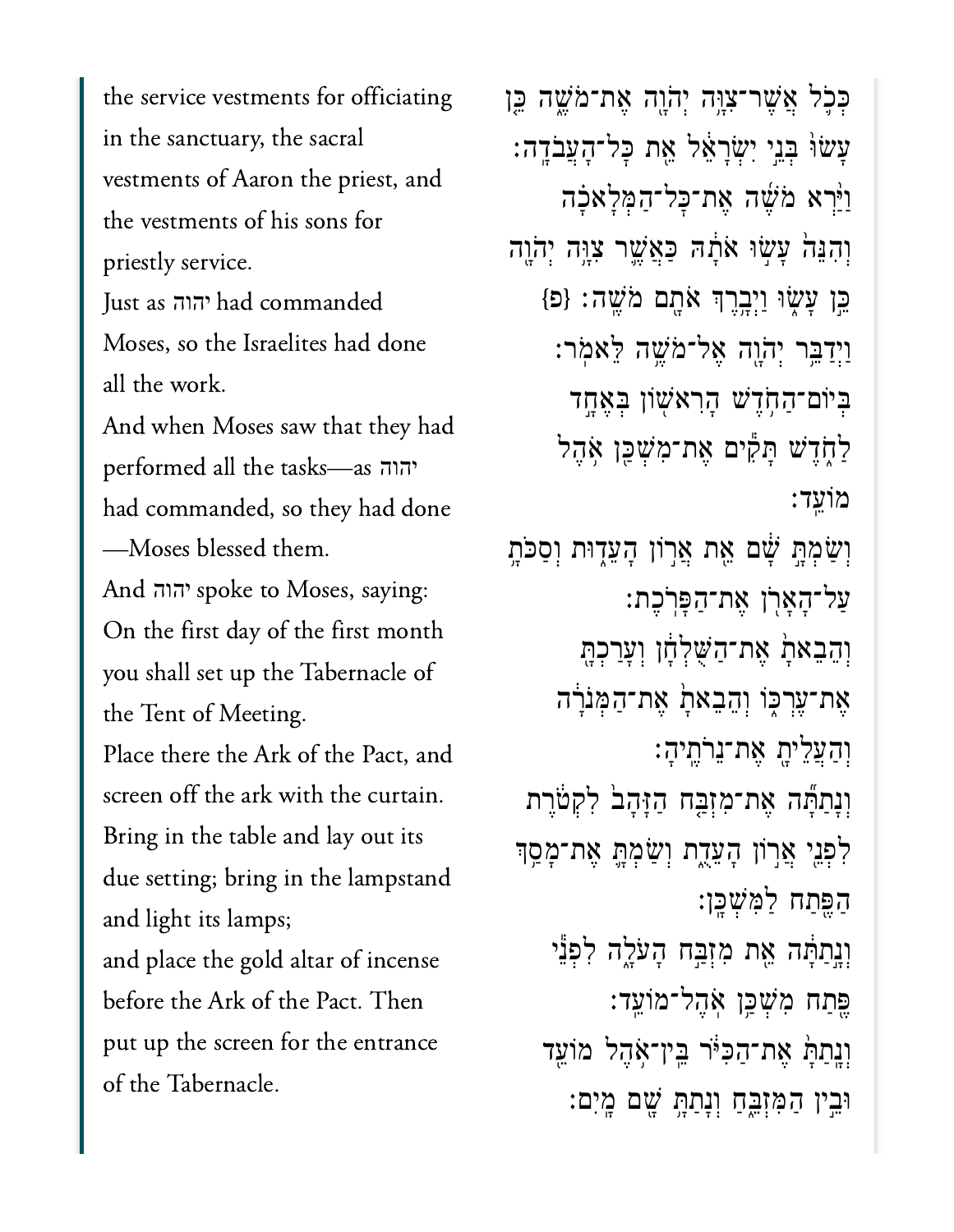You shall place the altar of burnt offering before the entrance of the Tabernacle of the Tent of Meeting.  $\mathbf{D}$  and  $\mathbf{D}$  and  $\mathbf{D}$  and  $\mathbf{D}$  and  $\mathbf{D}$  and  $\mathbf{D}$  and  $\mathbf{D}$  and  $\mathbf{D}$  and  $\mathbf{D}$  and  $\mathbf{D}$  and  $\mathbf{D}$  and  $\mathbf{D}$  and  $\mathbf{D}$  and  $\mathbf{D}$  and  $\mathbf{D}$  and  $\mathbf{D}$  and  $\mathbf{D}$  and Meeting and the altar, and put  $\mathbf{S}$  up the encoderation about  $\mathbf{S}$ 

Set up the enclosure round about, and put in place the screen for the gate of the enclosure.

You shall take the anointing oil and anoint the Tabernacle and all that is in it to consecrate it and all its furnishings, so that it shall be holy. Then anoint the altar of burnt offering and all its utensils to consecrate the altar, so that the altar shall be most holy. And anoint the laver and its stand

to consecrate it.

.<br>You shall bring Aaron and his sons<br>forward to the entrance of the Tent forward to the entrance of the Tent  $\frac{1}{\sqrt{1-\frac{1}{\sqrt{1-\frac{1}{\sqrt{1-\frac{1}{\sqrt{1-\frac{1}{\sqrt{1-\frac{1}{\sqrt{1-\frac{1}{\sqrt{1-\frac{1}{\sqrt{1-\frac{1}{\sqrt{1-\frac{1}{\sqrt{1-\frac{1}{\sqrt{1-\frac{1}{\sqrt{1-\frac{1}{\sqrt{1-\frac{1}{\sqrt{1-\frac{1}{\sqrt{1-\frac{1}{\sqrt{1-\frac{1}{\sqrt{1-\frac{1}{\sqrt{1-\frac{1}{\sqrt{1-\frac{1}{\sqrt{1-\frac{1}{\sqrt{1-\frac{1}{\sqrt{1-\frac{1}{\sqrt{1-\frac{1}{\sqrt{1-\frac{1$  $\mathbf{v}$ 

Put the sacral vestments on Aaron, and anoint him and consecrate

וְשַׂמְהָ אֶת־הֶחָצֵר סָבָיב וְנָתַתָּ ָאֶת־מֶּסְךָ שֵׁעַר הֶחָצֵר: וְלָקַחְתְּ אֶת־שֶׁמֶן הַמִּשְׁחָה וּמָשַׁחְתָּ **ְאֶת־הַמִּשִׁכֶּן וְאֶת־כָּל־אֲשֶׁר־בְּוֹ** וְקִדַּשְׁתָּ אֹתֶוֹ וְאֶת־כָּל־כֵּלֶיו וְהֶיָה ֹֽקֶדׁש׃ ּוָמַׁשְחָּ֛ת ֶאת־ִמְזַּ֥בח ָהֹעָ֖לה וְאֶת־כָּל־כֵּלֶיו וְקִדַּשְׁתָּ אֶת־הַמִּזְבֵּחַ ְוָהָ֥יה ַהִּמְזֵּ֖בַח ֹ֥קֶדׁש ׇֽקָדִֽׁשים׃ וּמַשָּׁחָתֵּ אֶת־הַכִּיּׂר וְאֶת־כַּנִּוֹ ְוִקַּדְׁשָּ֖ת ֹאֽתֹו׃ וְהִקְרַבְתָּ אֱת־אַהֲרֹן וְאֶת־בָּנָ<del>ּ</del>יו אַל־פֵּתַח אִׂהֵל מֹוֹעֵד וְרָחַצְהָ אֹתֶם ַּבָּֽמִים׃ וְהִלְבַּשִׁתָּ אֱת־אַהֲרוֹ אֶת בִּגְדֵי הַקֶּדֵּשׁ וּמָשְׁחָתָ **אֹ**תֲוֹ וְקִדַּשְׁתָּ אֹתְוֹ ְוִכֵ֥הן ִֽלי׃ וְאֶת־בָּנָיו תַּקְרֶיב וְהִלְבַּשְׁתָ<del>ּ</del> אֹתֶם ֻּכֳּתֹֽנת׃ וּמָשָׁחָתָּ אֹתָם כַּאֲשֶר מָשָׂחָתָּ ָאֶת־אֲבִיהֶם וְכְהֲנִוּ לֵי וְהָיִתָה לְהִיֹּת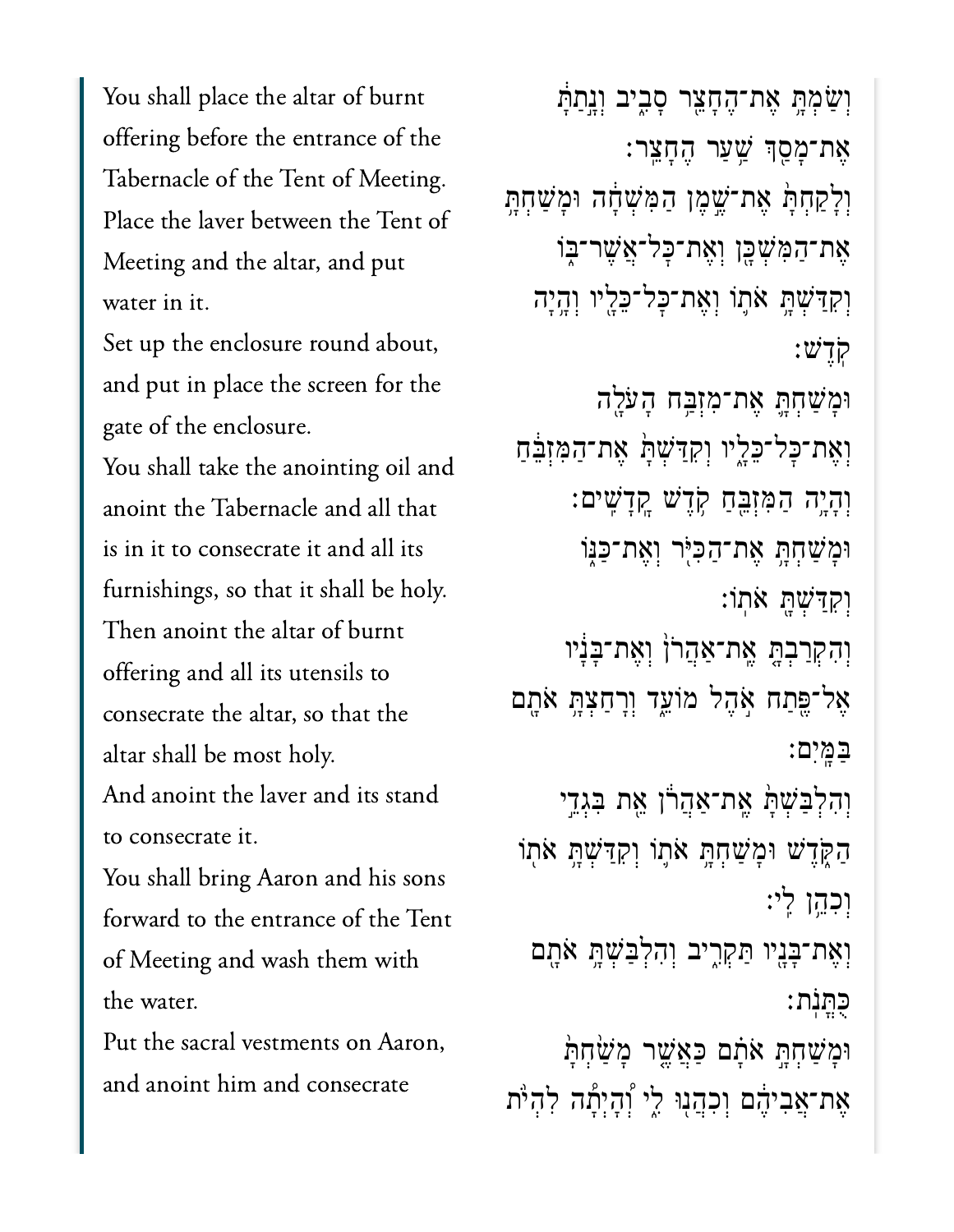him, that he may serve Me as  $T_{\rm eff}$  bring his sons for  $\sigma$ 

Then bring his sons forward, put tunics on them,

and anoint them as you have anointed their father, that they may serve Me as priests. This their anointing shall serve them for everlasting priesthood throughout  $\begin{array}{ccc} 1 & 0 \\ 0 & 1 \end{array}$  $\overline{C}$ commanded him, so he did.

יהוה commanded him, so he did. In the first month of the second year, on the first of the month, the Tabernacle was set up. Moses set up the Tabernacle, placing its sockets, setting up its planks, inserting its bars, and erecting its posts. He spread the tent over the the tent on the tent on the tent on the tent of the tent of the tent of the tent<br>the tent of the tent of the tent of the tent of the tent of the tent of the tent of the tent of the tent of th had commanded Moses.יהוה had commanded Moses. He took the Pact and placed it in the ark; he fixed the poles to the

ַלְהֵם מָּשְׁחָתֶם לְכְהָנֵּת עֹוֹלֵם ְלֹדֹרָֽתם׃ וַיְּעַשׂ מֹשֶׁה כְּכֹּל אֲשֶׁר צְוֶה יְהֹוָה  ${0}$   ${z}$ אֹתוֹ כֵּן עַ ${w}$ ה:  ${0}$ ַוְיִהִّי ּבַּחֶֹדָשׁ הָרִאֹּשָׁוֹן ּבַּשְּׁנָָה ַהֵּׁשִ֖נית ְּבֶאָ֣חד ַלֹ֑חֶדׁש הּוַ֖קם ַהִּמְׁשָּֽכן׃ ֿוַיָּתֵן מֹּשֶׁה אֶת־הַמְּשְׁכָּוְ וַיִּתֵּן אֶת־אֲדַנִ<sup>ּ</sup>יו וַיַּּשֵׁם אֶת־קְרַשָּׂיו וַיִּתֵּן ָאֶת־בִּרִיחָיו וַיַּקֵם אֶת־עַמּוּדָיו: ַוְיִפְרָשׁ אֱת־הָאֹהֶל עַל־הַמְּשָׁבָּן ַוְיָּשֶׂם אֱת־מְכְםֱה הָאֶהֶל עָלֵיו ּמְלָמְעָלָה כַּאֲשֶׁר צְוַּ֣ה יְהֹוֵה  ${S}$ אֶת־מֹּשֱה: {ס וַיִּקַּׁח וַיִּתֵּן אֶת־הָעֲדָת אֶל־הָאָרון וַיְּיֵשֶׁם אֶת־הַבַּדִּים עַל־הָאָרָן וַיִּתֵּֽן  $\,$ אֶת־הַכַּפֶּרֶת עַל־הָאָרְן מִלְמְעָלָה: וַיָּבֵא אֶת־הָאָרֹן אֶל־הַמְּשָׁכַן וַיָּשֵׂם ָּאֶת פְּרִׂכֶת הַמַּּסָׂךְ וַיֵּסֶךְ עֲל אֲרִוֹן ּהֲעֵדִּוּת כַּאֲשֵׁר צְוֶּה יְהֹוֶה  ${S}$ אֶת־מֹּשֶׁה: {ס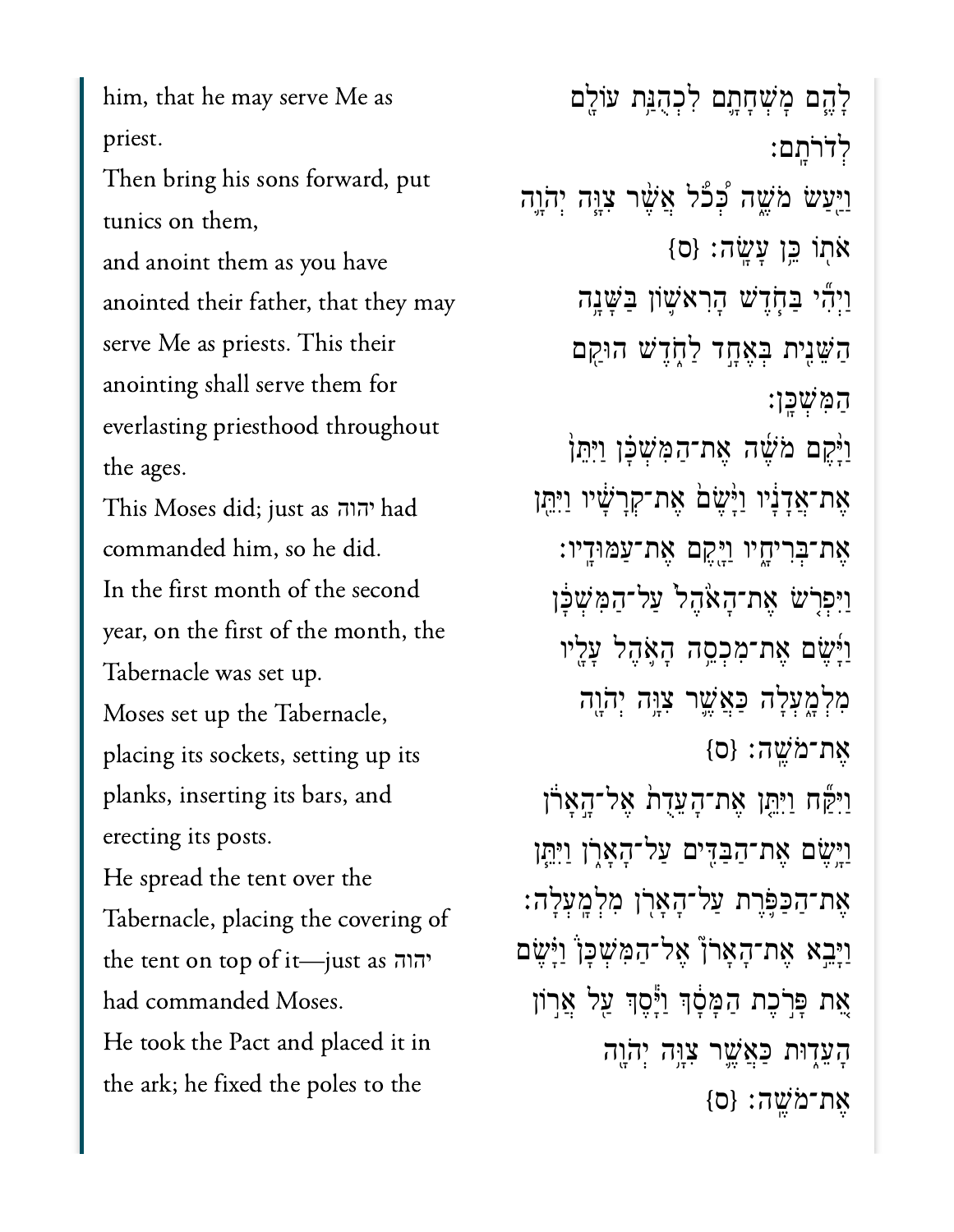ark, placed the cover on top of the  $\frac{1}{1}$ 

and brought the ark inside the Tabernacle. Then he put up the curtain for screening, and screened  $\overline{C}$  and  $\overline{C}$  and  $\overline{C}$ יהוה had commanded Moses. Meeting, outside the curtain, onMeeting, outside the curtain, on the north side of the Tabernacle. bread before —as had $\begin{bmatrix} 1 & 1 & 0 \end{bmatrix}$ יהוה יהוה

He placed the lampstand in the Tent of Meeting opposite the table, on the south side of the  $\Delta$ 

commanded Moses.

 $\begin{array}{ccc} \text{A} & \text{11} & \text{1} & \text{1} & \text{1} & \text{1} & \text{1} & \text{1} & \text{1} & \text{1} & \text{1} & \text{1} & \text{1} & \text{1} & \text{1} & \text{1} & \text{1} & \text{1} & \text{1} & \text{1} & \text{1} & \text{1} & \text{1} & \text{1} & \text{1} & \text{1} & \text{1} & \text{1} & \text{1} & \text{1} & \text{1} & \text{1} & \text{1} & \text{1} & \text{1} & \text$ יהוה יהוה  $\frac{1}{\sqrt{1+\frac{1}{\sqrt{1+\frac{1}{\sqrt{1+\frac{1}{\sqrt{1+\frac{1}{\sqrt{1+\frac{1}{\sqrt{1+\frac{1}{\sqrt{1+\frac{1}{\sqrt{1+\frac{1}{\sqrt{1+\frac{1}{\sqrt{1+\frac{1}{\sqrt{1+\frac{1}{\sqrt{1+\frac{1}{\sqrt{1+\frac{1}{\sqrt{1+\frac{1}{\sqrt{1+\frac{1}{\sqrt{1+\frac{1}{\sqrt{1+\frac{1}{\sqrt{1+\frac{1}{\sqrt{1+\frac{1}{\sqrt{1+\frac{1}{\sqrt{1+\frac{1}{\sqrt{1+\frac{1}{\sqrt{1+\frac{1}{\sqrt{1+\frac{1$ He placed the altar of gold in the Tent of Meeting, before the  $\overline{C}$ 

 יהוה had commanded Moses. On it he burned aromatic incense  $T_{\text{max}}$  is the screen for the screen for the screen for the screen for the screen for the screen for the screen for the screen for the screen for the screen for the screen for the screen for the screen for the screen fo Then he put up the screen for the entrance of the Tabernacle.

וַיִּתֵּן אֵת־הַשָּׁלְחָן בִּאָהֵל מֹוֹעֵד עַל ֶ֥יֶרְך ַהִּמְׁשָּ֖כן ָצֹ֑פָנה ִמ֖חּוץ ַלָּפֹֽרֶכת׃ וַיַּעֲרֹֽךְ עֲלֵיו עֵרֵךְ לֵחֶם לְפְנֵי יְהֹוֵה  ${S}$ ַכְאֲשֶׁר צְוָּה יְהֹוֶה אֲת־מֹּשֵׁה: וַיְּשֶׂם אֶת־הַמְּנִרָה בְּאָהֶל מֹוֹעֵד ּנְכַח הַשֶּׁלְחֶן עֵל יֵרֵךְ הַמְּשָׁכֵּן ֶֽנְגָּבה׃ וַיַּעַל הַנֵּרִת לִפְנֵי יִהֹוָה כַּאֲשֵׁר צָוֵה  ${p}$  (יהוֵה אֲת־מֹּשֵׁה: וַיְּשֶׂם אֶת־מִזְבָּח הַזָּהָב בִּאָהֵל מֹוֵ֑עד ִלְפֵ֖ני ַהָּפֹֽרֶכת׃ וַיַּקִטֵּר עָלֵיו קִטְרֵת סַמֶּים כַּאֲשֵׁר  $\{o\}$ נִה יְהֹוֶה אֶת־מֹּשֵׁה: ַוְיֵּשֵׂם אֶת־מָּםָךְ הַפֵּתַח לַמְּשָׁבֵן: וְאֵת מְזָבֵּח הָעֹלָה שָׁם <u>פֵּ</u>תַח מְשִׁכֵּן ֹאָהֶל־מֹוֹעֵד וַיִּעַל עָלָיו אֶת־הָעֹלָה וְאֶת־הַמְּנָחָׁה כַּאֲשֶׁר צְוַּה יְהֹוֵה  ${o}$  : אַת־מֹּשֱה ${o}$ ַוָּ֙יֶׂש֙ם ֶאת־ַהִּכֹּ֔יר ֵּֽבין־ֹ֥אֶהל מֹוֵ֖עד ּוֵ֣בין ַהִּמְזֵּ֑בַח ַוִּיֵּ֥תן ָׁ֛שָּמה ַ֖מִים ְלׇרְחָֽצה׃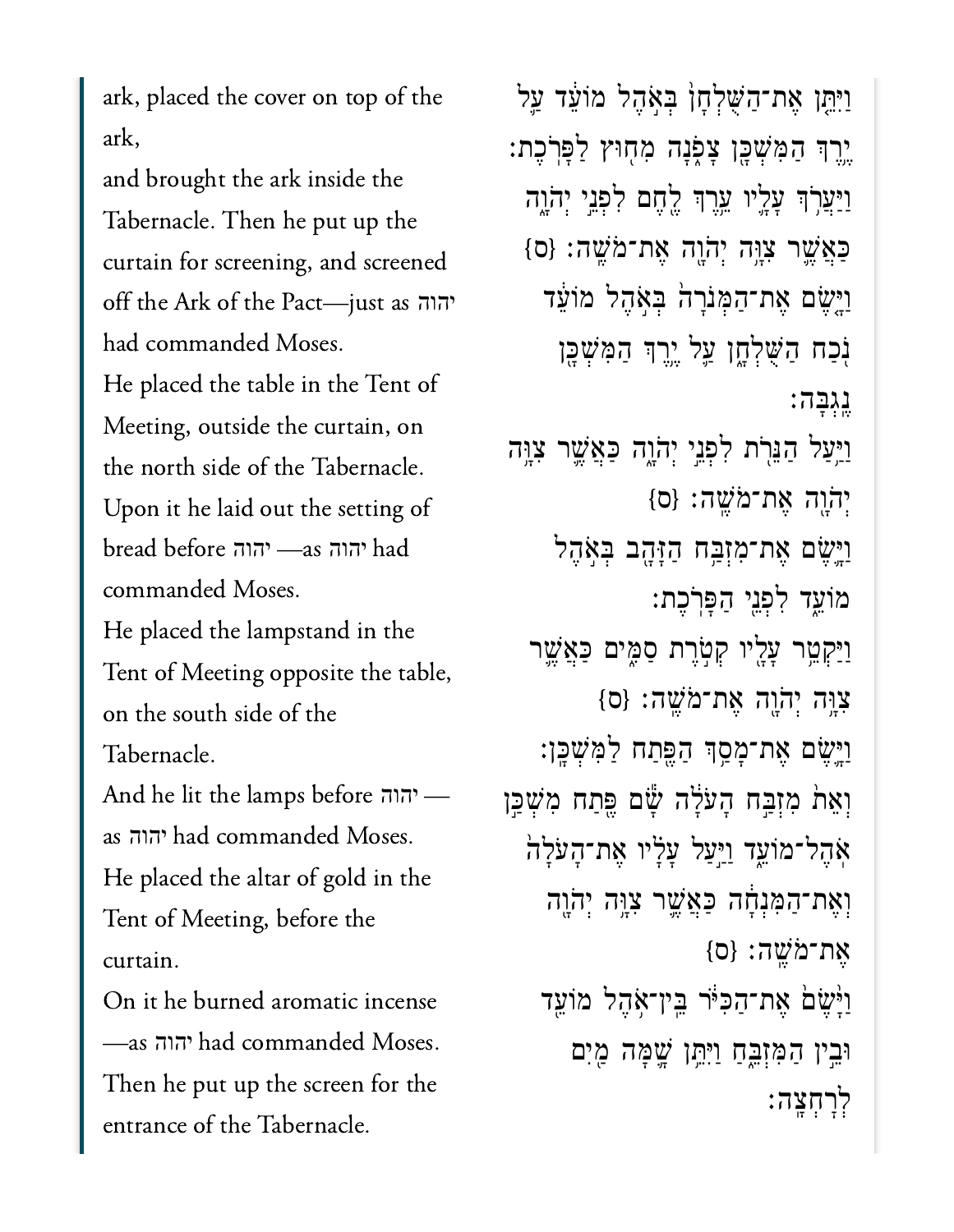At the entrance of the Tabernacle of the Tent of Meeting he placed the altar of burnt offering. On it he offered up the burnt offering and  $\begin{array}{ccc} & & & & 1 \\ 1 & & 1 & C & \end{array}$ יהוה commanded Moses. He placed the laver between the Tent of Meeting and the altar, and put water in it for washing. From it Moses and Aaron and his sons would wash their hands and  $\epsilon$ 

they washed when they entered the Tent of Meeting and when they  $\begin{array}{c} \sim \\ \sim \\ \sim \end{array}$ יהוה commanded Moses. And he set up the enclosure around the Tabernacle and the altar, and  $t = \frac{1}{\sqrt{2}}$ the enclosure. When Moses had finished the work, the cloud covered the Tent of  $\frac{1}{10}$ יהוה filled the Tabernacle.  $M = 11$  because the cloud had Meeting, because the cloud had

וְרָחֲצִוּ מִמֵּ֫נּוּ מֹֹשֵׁה וְאַהֲרֹן וּבָנֵיו ָאֵת־יִדֵיהֵם וְאֵת־רַגְלֵיהֵם: בְּבֹצָּם אֱל־אָהֶל מֹוֹעֵּד וּבְקִרְבָתֱם אֵל־הַמְּזִבֵּחַ יִרְחָצוּ כַּאֲשֵׁר צִוֲּה  ${p}$ יִה יָהוֶה אֶת־מֹּשֵׁה: וַיֵּקֵם אֵת־הֱחָצֶר סַבְיבׂ לַמְּשָׁכֵּן וְלַמְזְבֵּ֫חַ וַיִּתֵּ֫ו אֶת־מָסֵךְ שֲעַר ּהֵחָצֵר וַיְכֲל מֹּשֶׁה אֵת־הַמְּלַאַכֲה: }פ{ וַיִּ<mark>כְם</mark> הֵעֲנֶן אֵת־אָהֵל מֹוֹעֵד וּכִבְוֹד יְהֹוָׁה מָלֵא אֶת־הַמְּשִׁכֵּן: וְלֹא־יַכְל מֹשֶׁה לַבוֹא אֱל־אָהֶל מוֹעֵד כֵּי־שָׁכֵן עַלֵיו הֵעָנֵן וּכִבְוֹד יְהֹוָה מָלֵא אֵת־הַמְּשִׁכֵּן: וּבְהֵעָלָוֹת הֵעָנָן מֵעַל הַמְּשִׁכָּן יִסְעִוּ ִּבְּנֵי יִשְׂרָאֱל בִּכְל מַסְעֵיהֶם: וְאָם־לְא יֵעֲלֵה הֵעֲנֵן וְלְא יִסְעוּ ַעֲד־יִוֹם הֱעֲלֹתוֹ: כִּי ּעֲנַן יִהֹוֶה עֲל־הַמְּשִׁכָּן יוֹמַם וְאֵ֫שׁ תִּהְיֵה לַיִלָּה בְּוֹ לְעֵינֵי כִל־בֵּית־יִשְׂרַאֱל בְּכָל־מַסְעֵיהֱם: